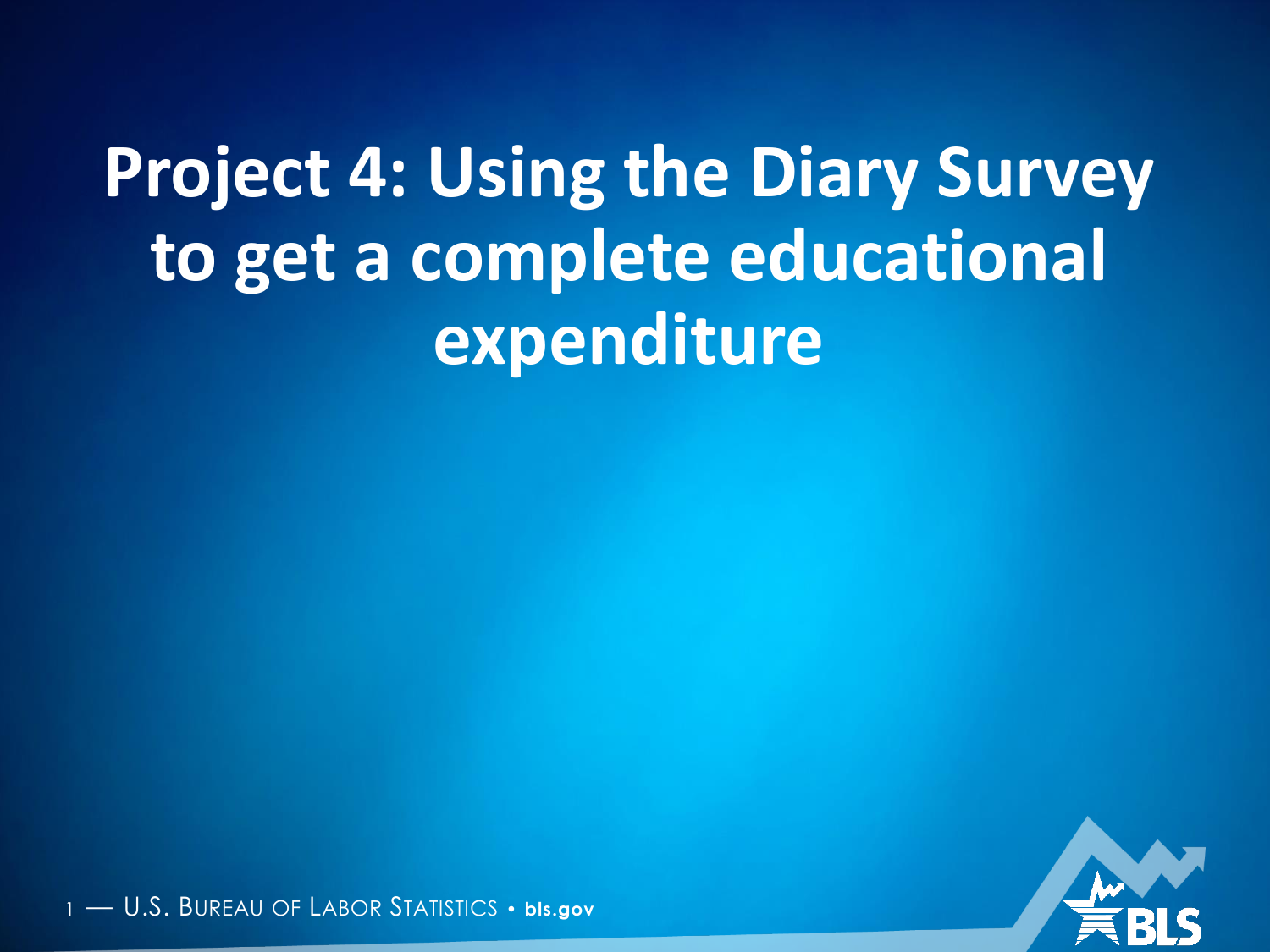# **Project 4**

If you need to include complete estimates for education expenditures in your totals, you would use the diary EXPD file to fill in the blanks at the summarized level (using created number of children variable from the MEMD files for this example)

In this project you will:

- ▶ Learn how to navigate the Diary EXPD file
- ▶ Learn how to connect the EXPD and MEMD files
- **Learn how to "integrate" data**

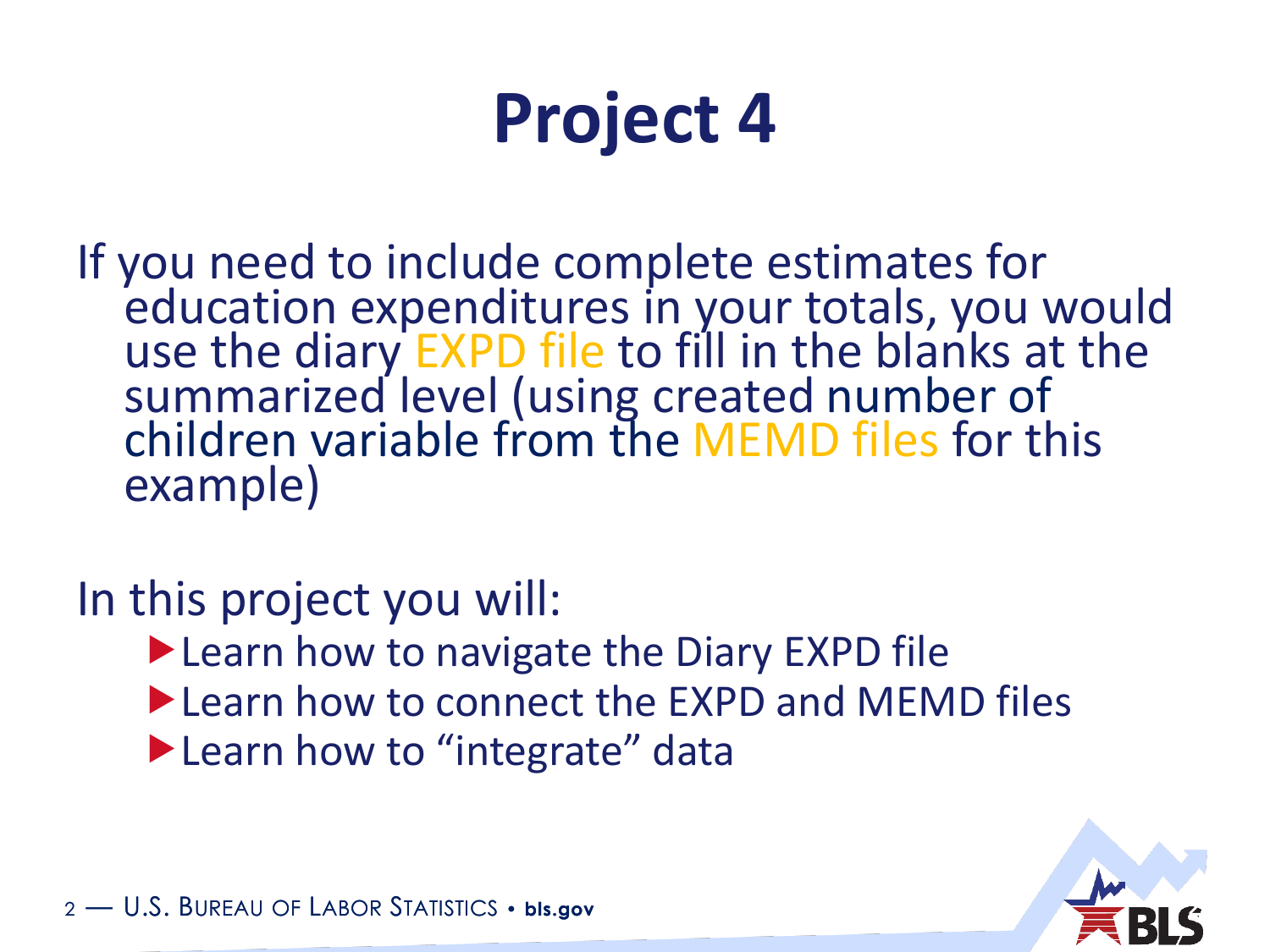### **Project 4 Steps**

- 1. Concatenate 4 quarterly FMLD files to obtain a collection year of data
- 2. Repeat for the MEMD files
- 3. Generate the number of children per household by creating the Children count variable
- 4. Using the EXPD files, create summary Diary education expenditures at the household level using the education UCC that is sourced from the Diary survey (660000 - School supplies, etc. – unspecified)
- 5. Multiply estimates by 52 to obtain estimated annual totals from the weekly estimates
- 6. Calculate means based on number of children from Diary
- 7. Standard Error: Calculate standard error for each of the groups
- 8. Add Diary means for each group to the Interview means

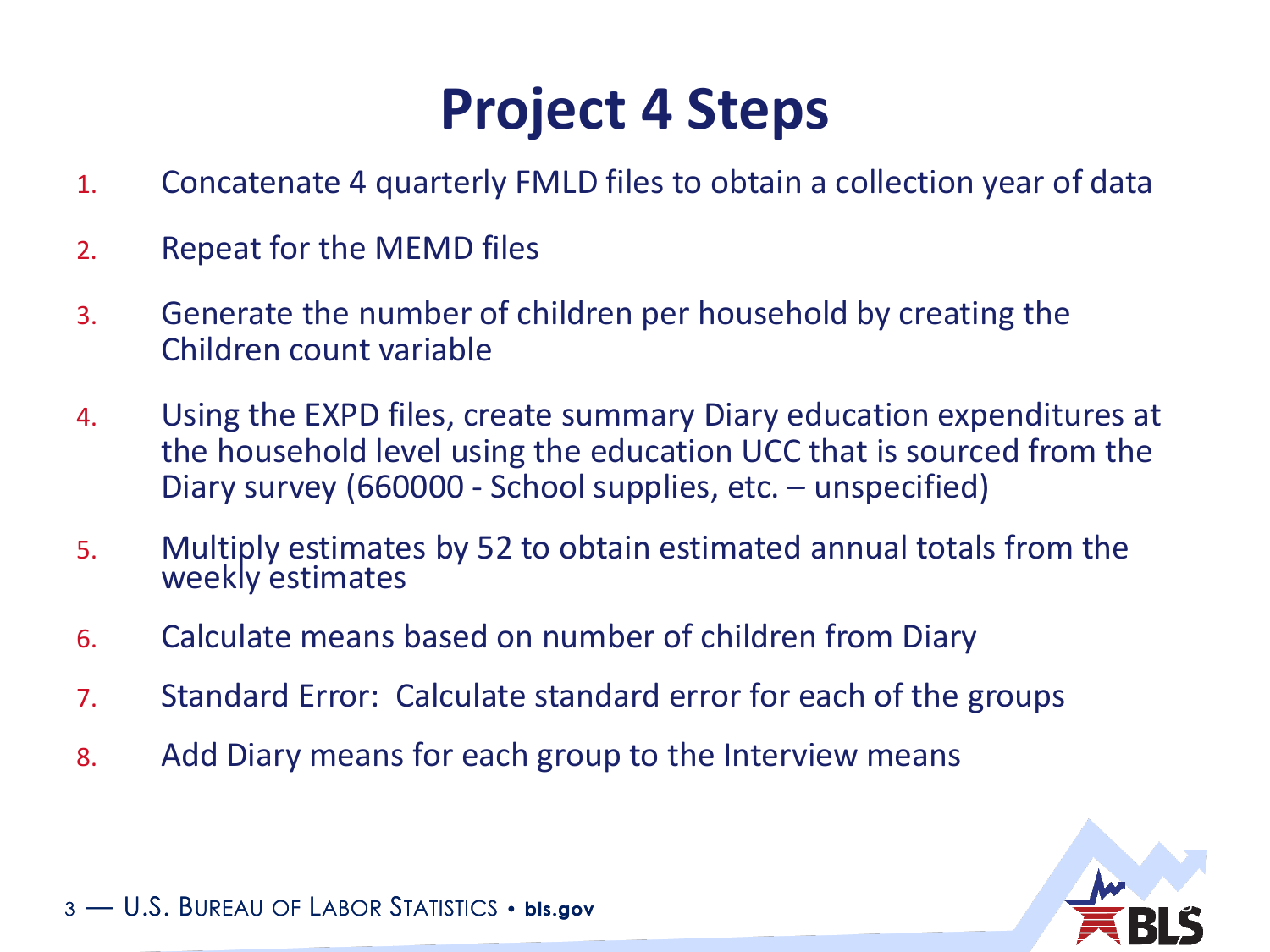#### CUs with 0 Children

| <b>Education</b><br><b>Expenditure Type</b> | <b>Education</b><br><b>Expenditure</b><br><b>Mean</b> | <b>Education</b><br><b>Expenditure</b><br><b>Standard Error</b> | <b>Education</b><br><b>Expenditure</b><br><b>Percent</b><br><b>Reporting</b> |
|---------------------------------------------|-------------------------------------------------------|-----------------------------------------------------------------|------------------------------------------------------------------------------|
| <b>TUITION</b>                              | \$666.07                                              | \$58.17                                                         | 4.1%                                                                         |
| <b>TEST</b>                                 | \$4.31                                                | \$1.28                                                          | 0.3%                                                                         |
| <b>BOOKS</b>                                | \$42.64                                               | \$3.96                                                          | 3.3%                                                                         |
| <b>OTHER</b>                                | \$28.37                                               | \$3.76                                                          | 1.4%                                                                         |
| <b>SUPPLIES</b>                             | \$39.14                                               | \$2.77                                                          | 6.5%                                                                         |
| <b>Total</b>                                | \$780.54                                              |                                                                 |                                                                              |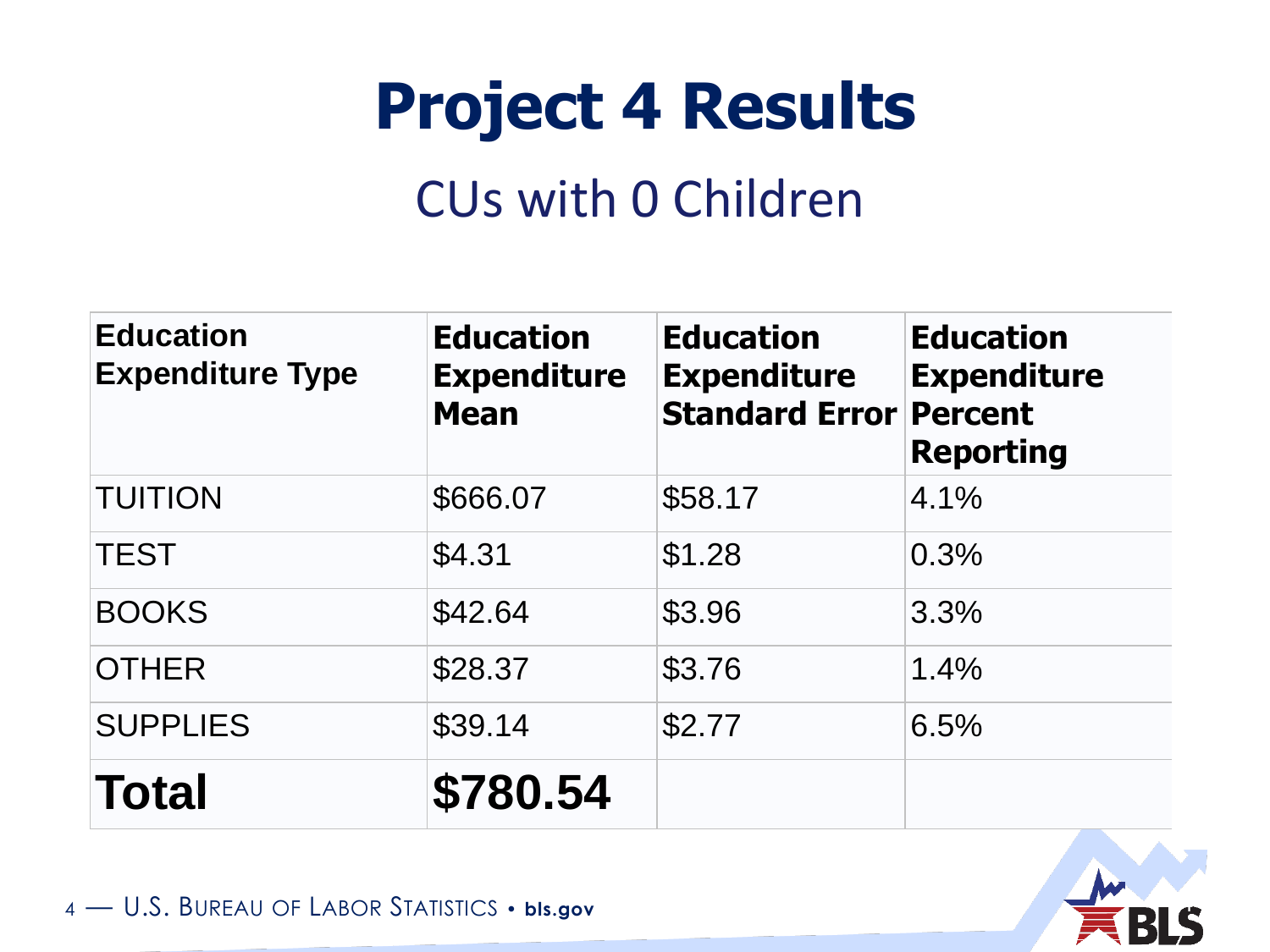#### CUs with 1 Child

| <b>Education</b><br><b>Expenditure Type</b> | <b>Education</b><br><b>Expenditure</b><br><b>Mean</b> | <b>Education</b><br><b>Expenditure</b><br><b>Standard</b><br><b>Error</b> | <b>Education</b><br><b>Expenditure</b><br><b>Percent</b><br><b>Reporting</b> |
|---------------------------------------------|-------------------------------------------------------|---------------------------------------------------------------------------|------------------------------------------------------------------------------|
| <b>TUITION</b>                              | \$1,308.03                                            | \$124.02                                                                  | 9.3%                                                                         |
| <b>TEST</b>                                 | \$19.82                                               | \$6.60                                                                    | 1.2%                                                                         |
| <b>BOOKS</b>                                | \$101.97                                              | \$11.40                                                                   | 10.0%                                                                        |
| <b>OTHER</b>                                | \$62.39                                               | \$10.24                                                                   | 4.0%                                                                         |
| <b>SUPPLIES</b>                             | \$53.73                                               | \$6.05                                                                    | 8.4%                                                                         |
| <b>Total</b>                                | \$1,545.94                                            |                                                                           |                                                                              |

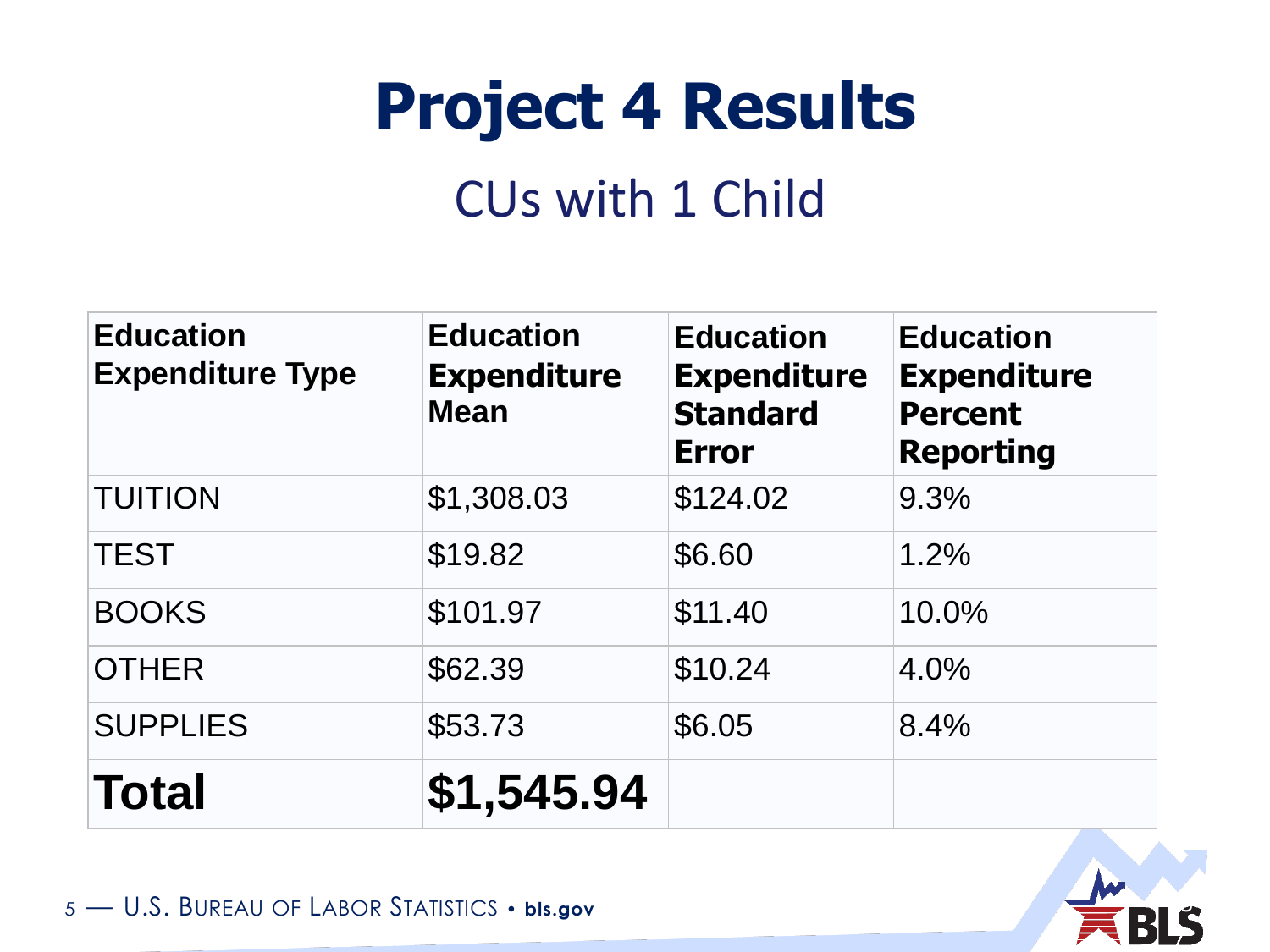#### CUs with 2 Children

| <b>Education</b><br><b>Expenditure Type</b> | <b>Education</b><br><b>Expenditure</b><br><b>Mean</b> | <b>Education</b><br><b>Expenditure</b><br><b>Standard</b><br><b>Error</b> | <b>Education</b><br><b>Expenditure</b><br><b>Percent</b><br><b>Reporting</b> |
|---------------------------------------------|-------------------------------------------------------|---------------------------------------------------------------------------|------------------------------------------------------------------------------|
| <b>TUITION</b>                              | \$1,423.89                                            | \$175.50                                                                  | 10.5%                                                                        |
| <b>TEST</b>                                 | \$38.21                                               | \$7.31                                                                    | 1.8%                                                                         |
| <b>BOOKS</b>                                | \$107.56                                              | \$9.17                                                                    | 13.5%                                                                        |
| <b>OTHER</b>                                | \$58.34                                               | \$6.49                                                                    | 6.0%                                                                         |
| <b>SUPPLIES</b>                             | \$97.61                                               | \$18.19                                                                   | 10.5%                                                                        |
| <b>Total</b>                                | \$1,725.62                                            |                                                                           |                                                                              |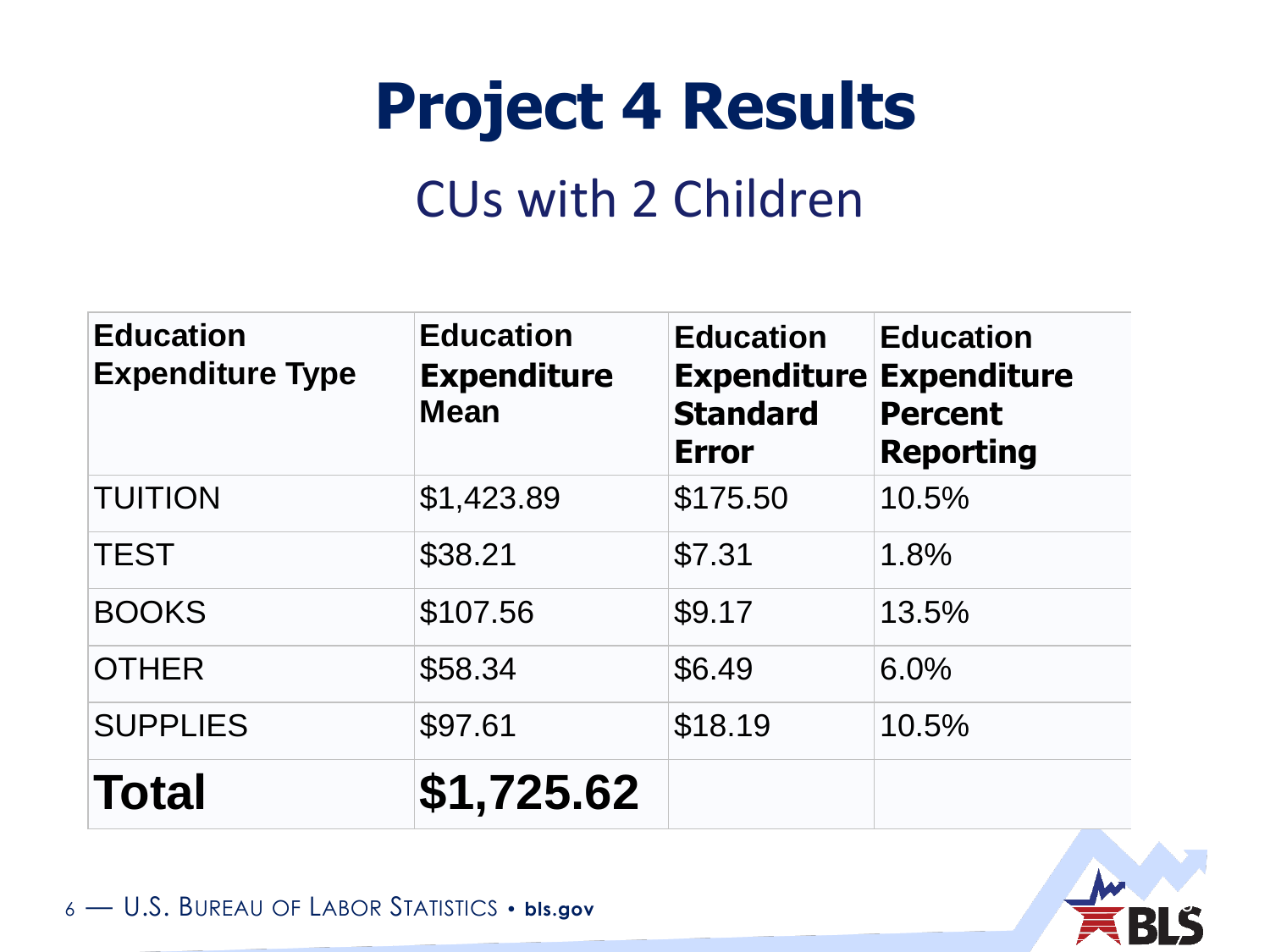#### CUs with 3 Children

| <b>Education</b><br><b>Expenditure Type</b> | <b>Education</b><br><b>Expenditure</b><br><b>Mean</b> | <b>Education</b><br><b>Expenditure</b><br><b>Standard</b><br><b>Error</b> | <b>Education</b><br><b>Expenditure</b><br><b>Percent</b><br><b>Reporting</b> |
|---------------------------------------------|-------------------------------------------------------|---------------------------------------------------------------------------|------------------------------------------------------------------------------|
| <b>TUITION</b>                              | \$1,179.81                                            | \$188.33                                                                  | 10.5%                                                                        |
| <b>TEST</b>                                 | \$67.21                                               | \$20.95                                                                   | 1.9%                                                                         |
| <b>BOOKS</b>                                | \$116.05                                              | \$11.83                                                                   | 14.4%                                                                        |
| <b>OTHER</b>                                | \$65.78                                               | \$16.16                                                                   | 5.6%                                                                         |
| <b>SUPPLIES</b>                             | \$94.66                                               | \$18.94                                                                   | 11.3%                                                                        |
| <b>Total</b>                                | \$1,523.51                                            |                                                                           |                                                                              |